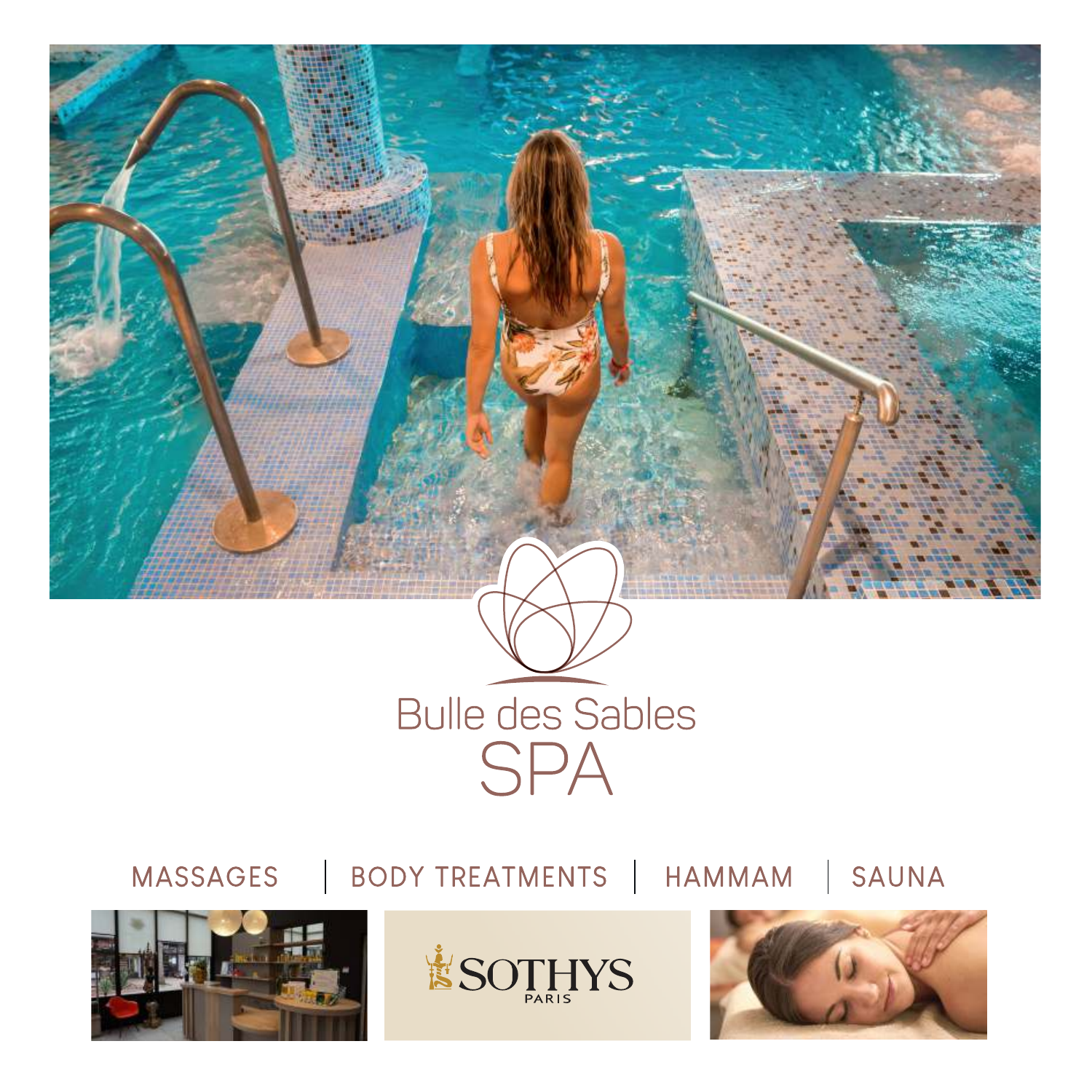## SOTHYS PARIS | FACE TREATMENTS

## INTENSIVE TREATMENTS

Unique sensorial experience and targeted efficiency : the excellence of professional facial treatments.



| <b>HYDRATING INTENSIVE TREATMENT</b><br>HYDRA <sup>3HA</sup> HYALURONIC ACID™ WITH 1055<br><b>BOLETUS EXTRACT</b> | 79€          |
|-------------------------------------------------------------------------------------------------------------------|--------------|
| PROFESSIONAL CRYO EYE CARE<br>+ INTENSIVE HYDRA <sup>3HA</sup> HYALURONIC ACID TREATMENT                          | 1'30<br>100€ |
| <b>INTENSIVE YOUTH TREATMENT</b><br><b>BP3. TRI-COMPLEX™ SAFRAN-SOPHORAPEPTIDES</b>                               | 89C          |

# FUNDAMENTAL / INTRODUCTORY TREATMENT

To take care of the different skin types.

| THE PROFESSIONAL TREATMENT<br>Normal skin, sensitive skin, Combination to oily skin. | (100) |
|--------------------------------------------------------------------------------------|-------|
|--------------------------------------------------------------------------------------|-------|



# SEASONAL TREATMENT

Limited edition

**100% TAILOR-MADE FACE AND BODY** 230

163€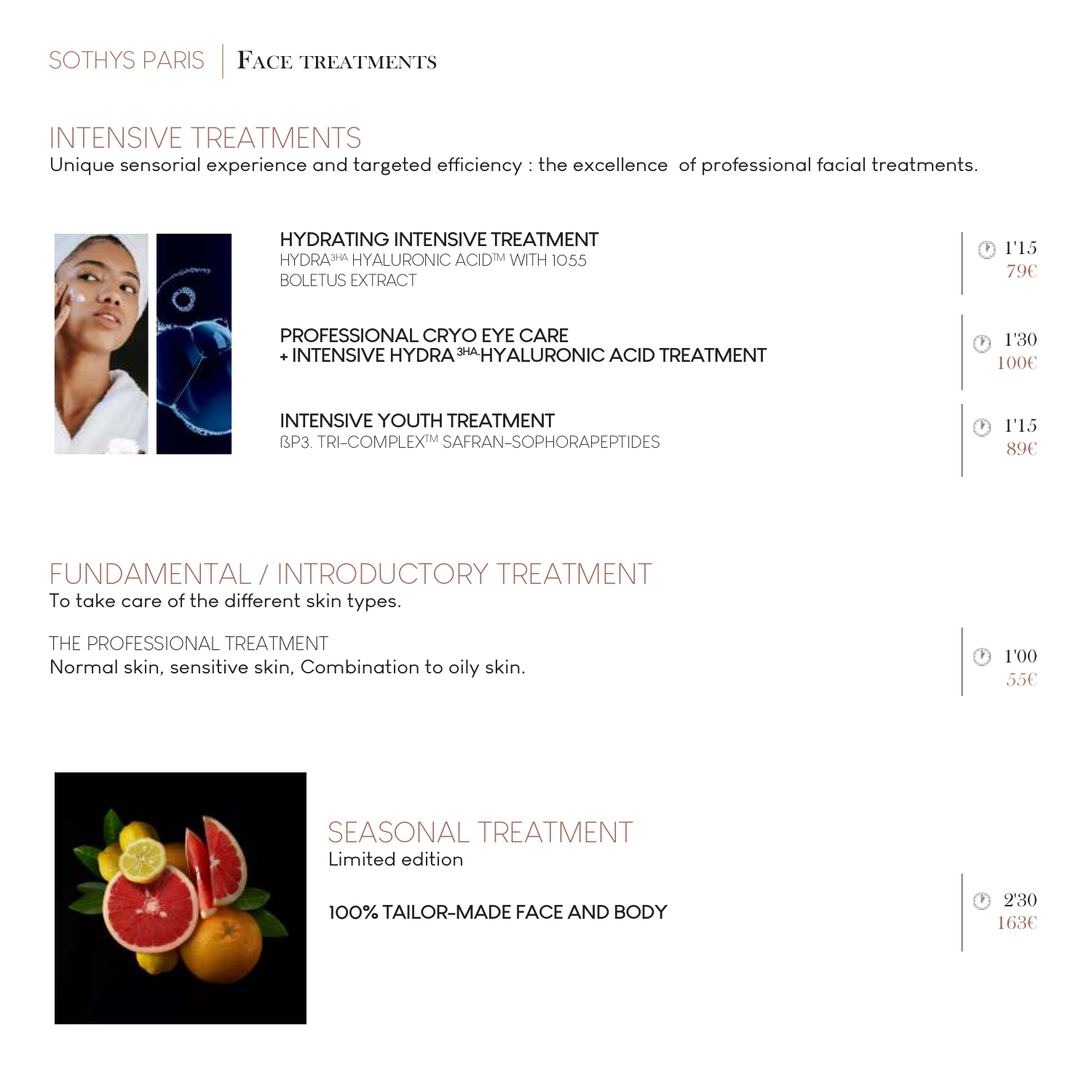### SOTHYS PARIS | **BODY TREATMENTS**



## SIGNATURE TREATMENTS

Experience the unique Sothys SIGNATURE treatment.

### **HANAKASUMITM**

A unique protocol of Japanese inspiration: Peeling with exfoliating gloves, relaxing massage of the entire body and reinvigorating massage of the feet in this nourishing, delicately perfumed ritual.

# DELICIOUS SCRUB

A marmalade with spice powder to softly clean and delightfully sublimate the skin in an aromatic and amber atmosphere.

 $(F)$ 

 0'30 42€

0'60

 $(F)$  1'00 80€

# 100% TAILOR-MADE TREATMENTS

Scrubs, massages and wraps with the fragrance of your choice (5 sensory experiences and 4 textures).

**100% TAILOR-MADE SCRUB SUGAR AND SALT 100% TAILOR-MADE HYDRA-NOURISHING**  0'30 **100% TAILOR-MADE RELAXING MASSAGE**

| 0'30<br>42C                 | <b>SCRUB + MASSAGE</b> | w<br>0'60<br>87€<br>1'15<br>(F)<br>115C    |
|-----------------------------|------------------------|--------------------------------------------|
| 0'40<br>55€<br>1'00<br>7.5€ | <b>MASSAGE + WRAP</b>  | (F)<br>1'15<br>76€<br>1'30<br>(F)<br>94C   |
| 0'30<br>30 <sup>o</sup>     | SCRUB + MASSAGE + WRAP | (F)<br>1'30<br>114C<br>2'00<br>(F)<br>132€ |



**COCOON MASK**



**NUTRI-RELAXING MASSAGE**

 $(2.1)$ 75€ 1'15 90€

**ENERGIZING LEGS PROFESSIONAL TREATMENT**